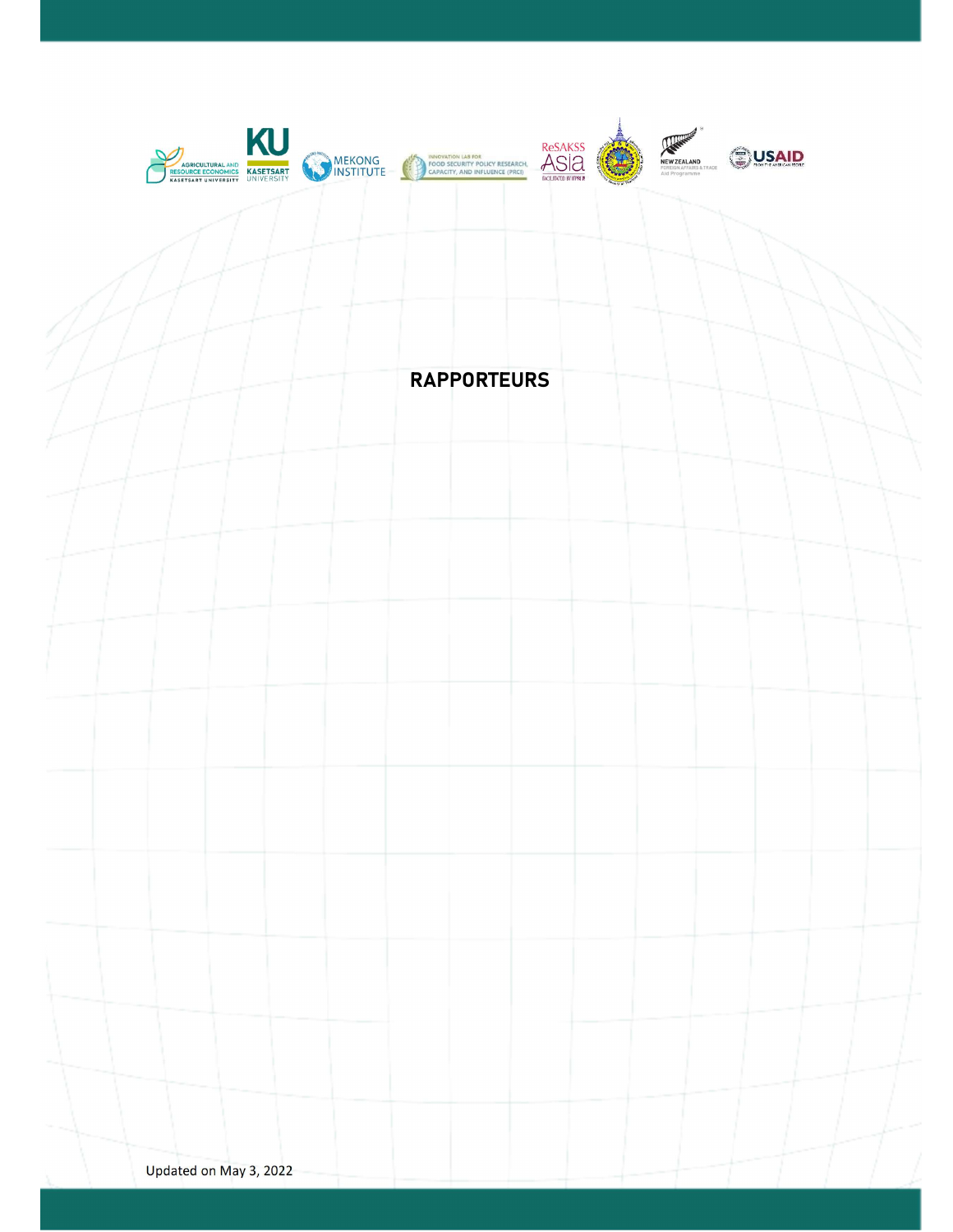## Dr. Teeka Yotapakdee, Ph.D. Assistant Professor of Applied Economics for Community Development, Maejo University Phrae Campus, Thailand

Assistant Professor Teeka Yotapakdee is a lecturer of Applied Economics for Community Development Department at Maejo University Phrae Campus, Thailand.

She teaches courses related to agricultural economics and forest economics. Her research and publications have focused on the supply chain and value chain of commercial native chickens, and another study examined the wood furniture industry in northern Thailand. Her forest economics research involved an ecosystem service evaluation of provision services, cultural services, and carbon credits along the Chao Phraya River.

## Dr. Pakapon Saiyut, Ph.D. Department of Agricultural Economics, Khon Kaen University, Thailand

Dr. Pakapon Saiyut is a lecturer and researcher with an emphasize on Agricultural Transformation and Economic Development, Quantitative Analysis in Economics, and Agricultural Production Economics.

He received his Ph.D. in Agricultural and Resource Economics from Kasetsart University, Thailand, in 2018, and currently he is a lecturer in the Department of Agricultural Economics, Faculty of Agriculture, Khon Kaen University, Thailand.

His teaching includes courses on Agricultural Production Economics, Econometrics in Agricultural Analysis, Economics of Agricultural Development, and Statistics for Agribusiness.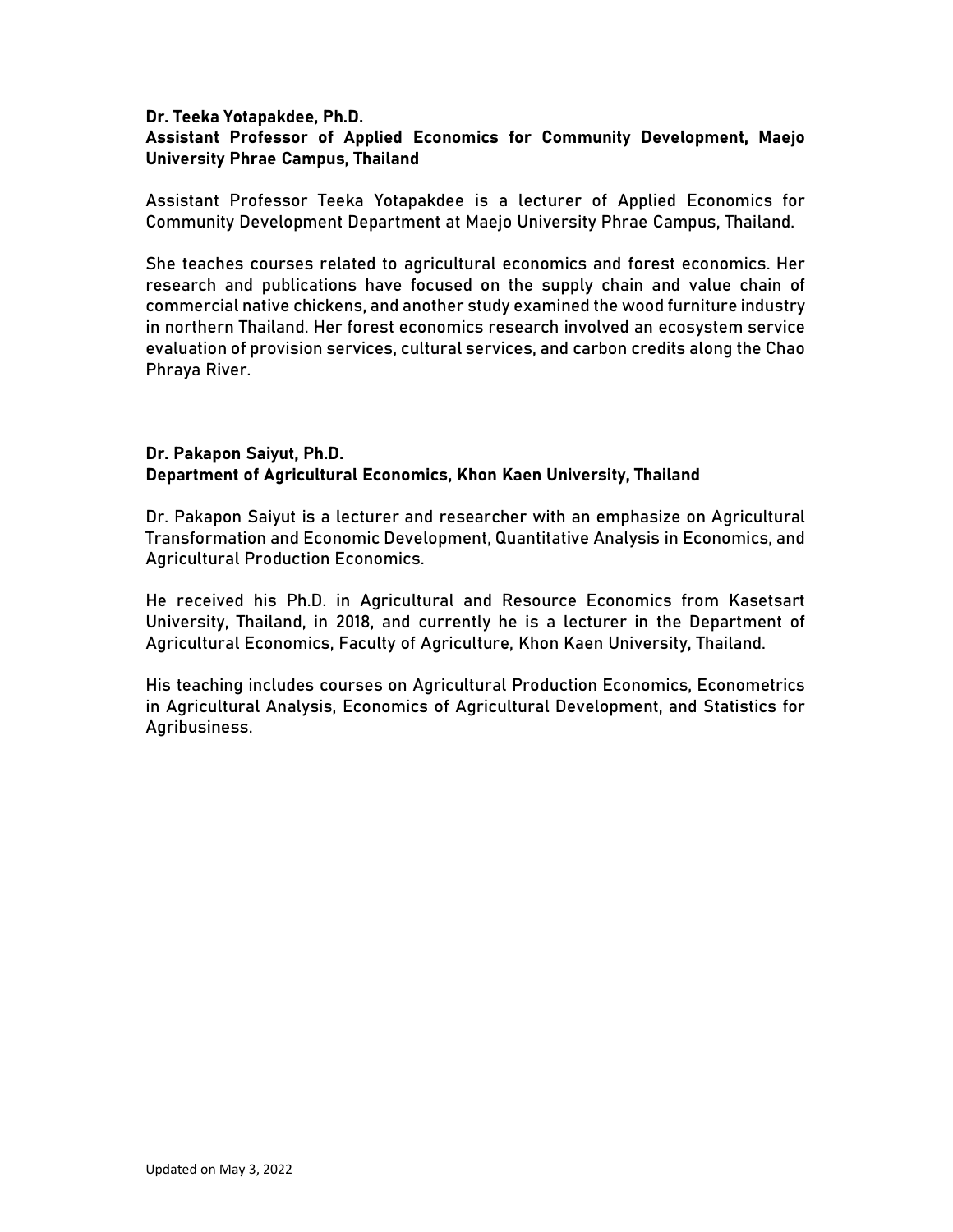#### Dr. Uchook Duangbootsee, Ph.D.

## Assistant Professor and Associate Chair of Foreign Affairs and Information, Department of Agricultural and Resource Economics, Faculty of Economics, Kasetsart University, Thailand

Dr. Uchook Duangbootsee's areas of research include Production Economics and Development Economics. He is currently Assistant Professor and Associate Chair of Foreign Affairs and Information, Department of Agricultural and Resource Economics, Faculty of Economics, Kasetsart University, Thailand.

His recent research projects include a study of of climate resilient farming in ASEAN, which is funded by the Swedish Foundation for International Cooperation in Research and Higher Education, and, an assessment of rural households' livelihood strategies and transitions in Thailand, which is supported by the Thailand Research Fund.

His recent publications examined the land rental market in Thai agriculture and its impact on household welfare, and the impacts of an aging society on farm households' agricultural production and inequalities in rural Thailand.

Dr. Uchook received his M.S. in Policy Economics from the University of Illinois at Urbana-Champaign, and his Ph.D. in Agricultural Economics from Michigan State University, USA.

#### Dr. Jirawan Kitchaicharoen, Ph.D.

## Assistant Professor and Head, Department of Agricultural Economy and Development, Faculty of Agriculture, Chiang Mai University, Thailand

Dr. Jirawan Kitchaicharoen is currently an assistant professor and also the head of the Department of Agricultural Economy and Development, Faculty of Agriculture, Chiang Mai University, Thailand.

Her teaching and research involve topics related to natural resource economics, environmental economics, and the economics of agricultural development and policy. Her research has spanned a variety of topics related generally to land and water resource management methods in upland farming areas that best promote sustainable agricultural development. Some of the recent studies have analyzed the economic valuation of ecosystem services, the application of payment of ecosystem services in watershed management systems, the economic impact and assessment of development projects and agricultural technology, and the development of sustainable indicators at community and provincial levels.

Dr. Jirawan received her Ph.D. in Agricultural Economics from the University of Hohenheim, Germany.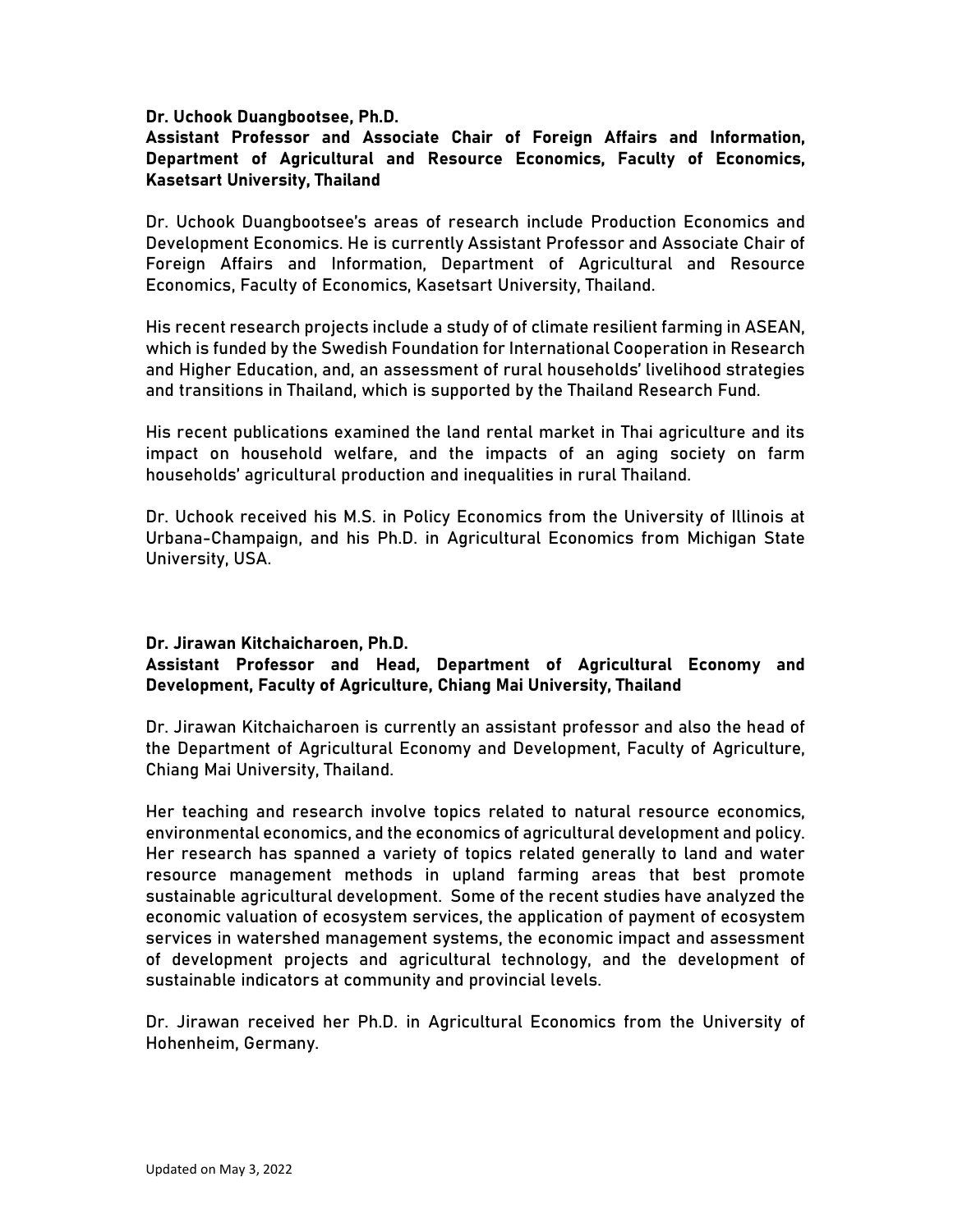### Dr. Palakorn Satsue, Ph.D. (candidate) Lecturer, Department of Agricultural Economics and Management, Faculty of Economics, Prince of Songkla University, Thailand

Dr. Palakorn Satsue is Lecturer at the Department of Agricultural Economics and Engagement in the Faculty of Economics at Prince of Songkla University, Thailand.

Dr. Palakorn Satsue's research interests include the risk perception and management of rubber farmers, rubber farmer livelihood, and Social Return on Investments assessment. He worked as a researcher at the Fiscal Policy Research Institute Foundation, and has advised several governmental institutions, including the Ministry of Finance, the Royal Thai Police, and the Office of Industrial Economics to help them design and develop institutional policies intended to improve their efficiency and better achieve their missions.

Dr. Palakorn received his Master's in Economics from the Faculty of Economics, Thammasat University, Thailand, and currently is a Ph.D. candidate at the Faculty of Agribusiness and Commerce, Lincoln University, New Zealand. His Ph.D. research investigates the impact of free trade agreements on trade flow using spatial econometric analysis.

# Dr. Piyawong Punjatewakupt, Ph.D. Lecturer and Researcher, Faculty of Economics, Thammasat University, Thailand

Dr. Piyawong Punjatewakupt is a lecturer and researcher at the Faculty of Economics, Thammasat University, Thailand.

His teaching is primarily in microeconomics and econometrics and his research focus is on the agricultural production economics, and food and resources economics.

He graduated from Thammasat University with a Master's of Arts in Economics and received his Ph.D. degree in Agricultural Economics, Food and Resource Economics Department, at the University of Florida, USA.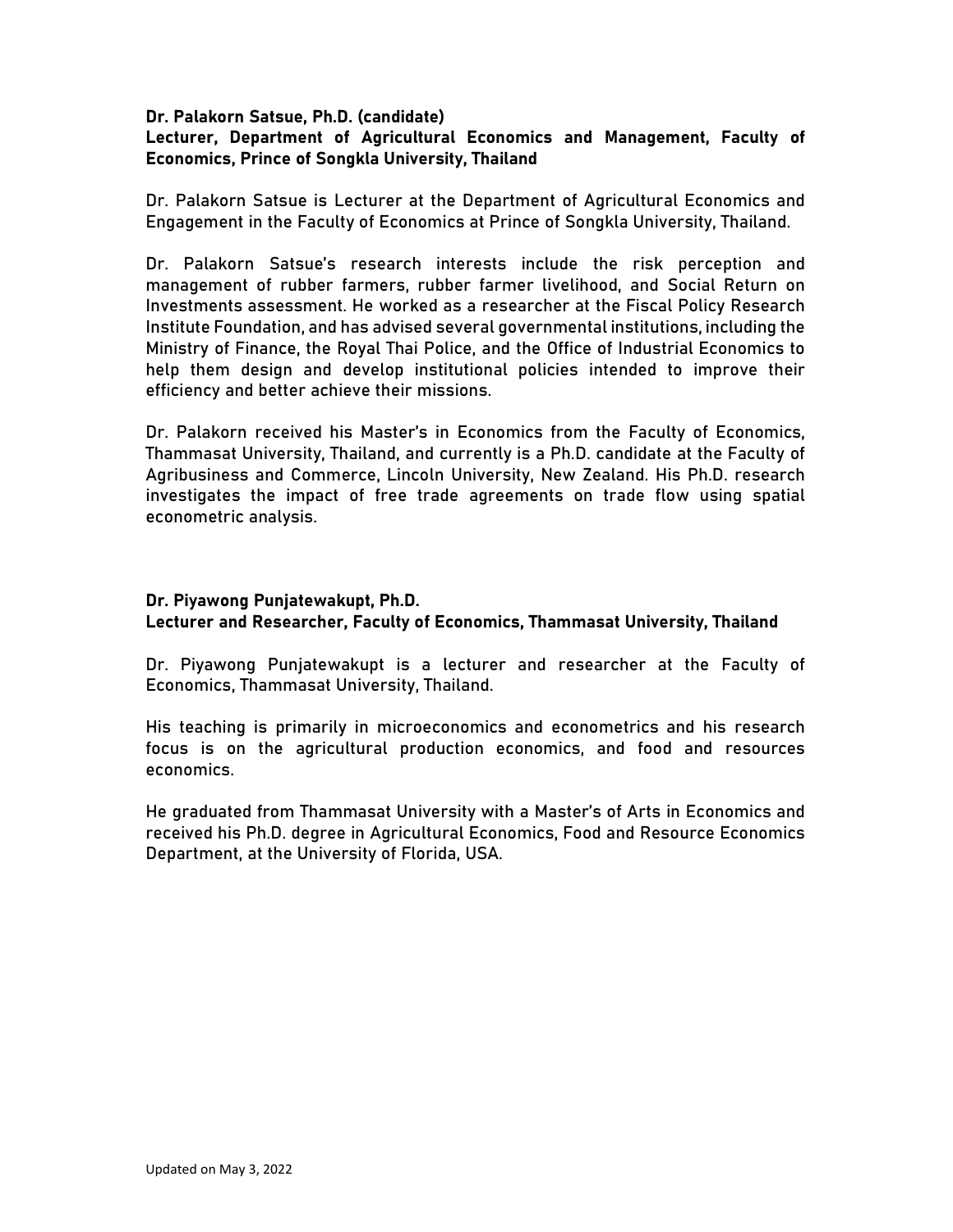### Dr. Pornsiri Suebpongsang, Ph.D.

# Assistant Professor of Agricultural Economics, Department of Agriculture Economy and Development, Faculty of Agriculture, Chiangmai University, Thailand

Dr. Pornsiri Suebpongsang is Assistant Professor of Agricultural Economics at the Department of Agriculture Economy and Development, Faculty of Agriculture, Chiangmai University.

Her research fields are in agribusiness and agricultural economics. She has led a variety of research projects, such as examining the production and marketing potential of The Royal Project's cut flowers, a survey of the production and marketing potential of agricultural products in Chiang Rai Province, and an economic impact analysis of agriculture and policy proposals intended to alleviate poverty in rural East Asia. She has also participated as a researcher in an international project that studied the competitiveness of the commercial agriculture market in Africa, which evaluated traditional markets and food value chains to develop strategies for more sustainable markets.

She received her Ph.D. degree from Hohenheim University, Germany.

#### Dr. Thasanee Satimanon, Ph.D.

## Assistant Professor, School of Development Economics, National Institute of Development Administration, Thailand

Dr. Thasanee Satimanon is an Assistant Professor in the School of Development Economics, at the National Institute of Development Administration, Bangkok. Her expertise is in agricultural and labor economics with a research focus on inequality in the agricultural sector and food marketing, especially sustainable products. Currently, she is evaluating policies related to consumer behavior, nutrition, and life span as it increasingly affects our aging society.

She received her M.A. in Economics from Thammasat University, Thailand, and her Ph.D. from the Department of Agricultural, Food and Resource Economics at Michigan State University, USA.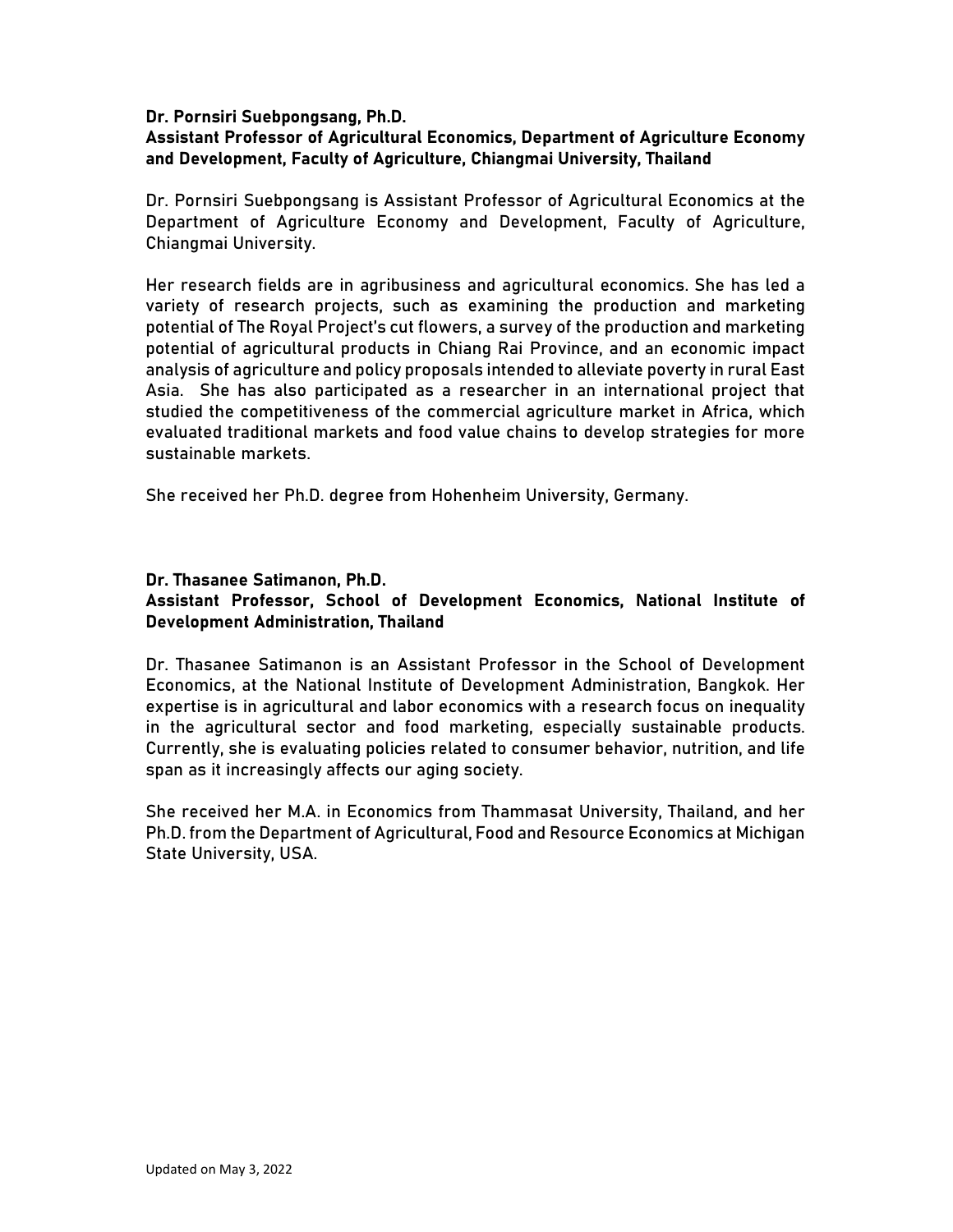## Dr. Chayada Bhadrakom, Ph.D. Assistant Professor, Faculty of Economics, Kasetsart University, Thailand

Dr. Chayada Bhadrakom is Assistant Professor in the Department of Agricultural and Resource Economics at the Faculty of Economics, Kasetsart University, Thailand. At present, her research interests are in agribusiness with particular focus on economic analysis of the intersection of food, nutrition, and on health and regulatory policies that promote good health. Her research has included analysis of overnutrition in Thailand including the effect of tax regimes on sugared or sweetened beverages consumed in Thailand.

She obtained her Master's in Agricultural and Food Economics from Kasetsart University, and her Ph.D. in Food Economics and Marketing from the University of Reading, United Kingdom.

# Dr. Orachos Napasintuwong, Ph.D. Associate Professor, Faculty of Economics, Kasetsart University, Thailand

Dr. Orachos Napasintuwong is Associate Professor at the Faculty of Economics, Kasetsart University. Her teaching and research are in the areas of agricultural technology policy, economics of biotechnology and agricultural innovation, and agricultural production economics. She has published several research papers and book chapters that examine agricultural biotechnology, agricultural technology adoption, and the seed industry and rice economy in Southeast Asia.

## She is also Editor of the *Applied Economics Journal* and Book Review Editor of the Asian Journal of Agriculture and Development.

She has served on several national and regional boards of network associations that focus on diverse aspects of agricultural policies, as Executive Committee Member of the Agricultural Economic Society of Thailand under Royal Patronage; a member of the Board of Directors of the Asia Pacific Agricultural Policy Forum; and as Director of Feed the Future Innovation Lab for Food Security Policy Research, Capacity, and Influence (PRCI) in Southeast Asia; and others.

She obtained her M.B.A. from Louisiana State University and her Ph.D. in Food and Resource Economics from the University of Florida, U.S.A.